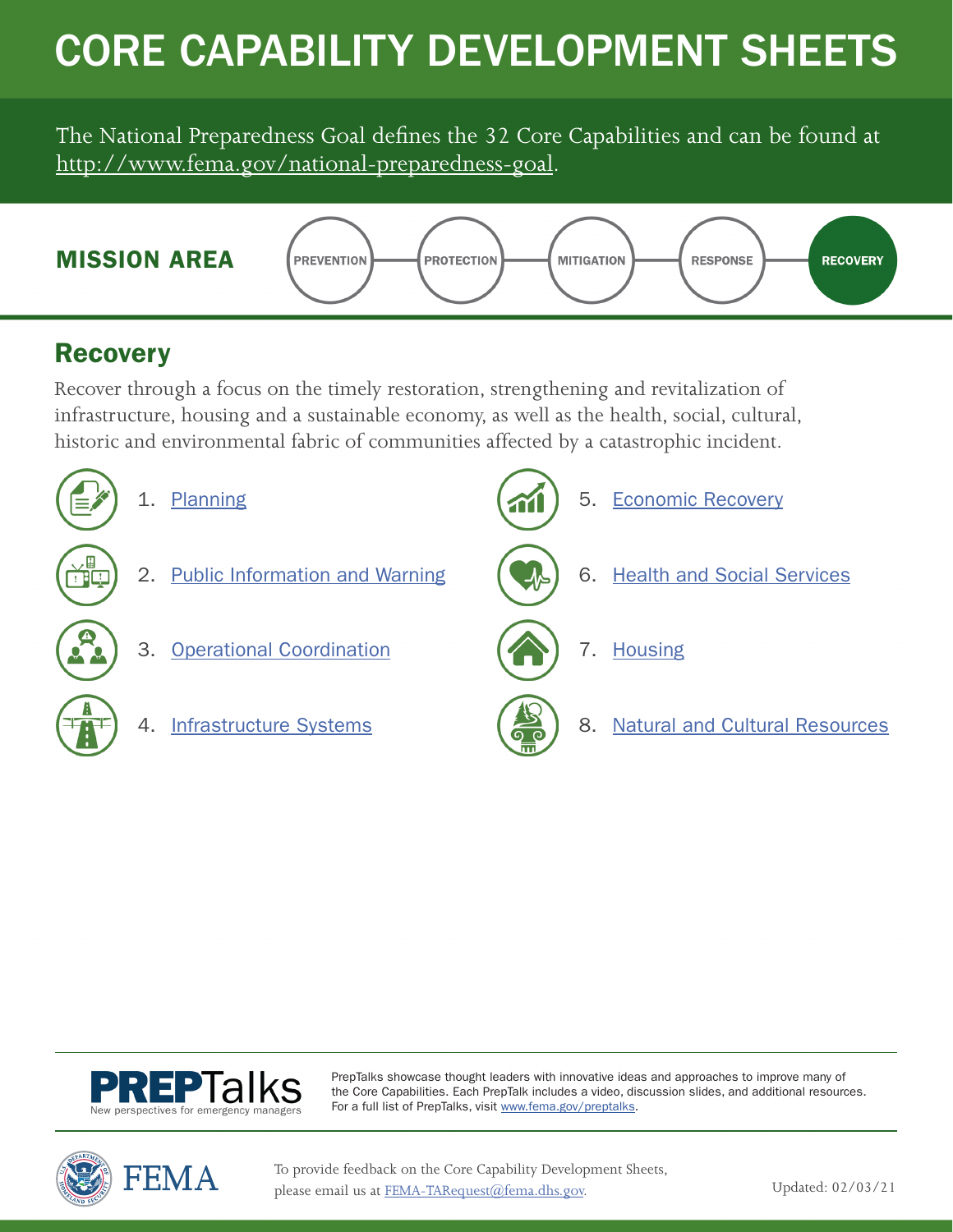<span id="page-1-0"></span>

#### **Description**

Conduct a systematic process engaging the whole community as appropriate in the development of executable strategic, operational, and/or tactical-level approaches to meet defined objectives.

- 1. Convene the core of an inclusive planning team (identified pre-disaster), which will oversee disaster recovery planning.
- 2. Complete an initial recovery plan that provides an overall strategy and timeline, addresses all core capabilities, and integrates socioeconomic, demographic, accessibility, technology, and risk assessment considerations (including projected climate change impacts), which will be implemented in accordance with the timeline contained in the plan.

#### **Training**

| <b>COURSE</b>                                                                        | <b>DELIVERY</b>                                                  | <b>DURATION</b> |
|--------------------------------------------------------------------------------------|------------------------------------------------------------------|-----------------|
| E0202: Debris Management Planning for State, Tribal, Territorial and Local Officials | Online/Distance Learning,<br>Mobile/Non-Resident,<br>Residential | 24 Hours        |
| <b>E0209: State Recovery Planning and Coordination</b>                               | Mobile/Non-Resident,<br>Residential                              | 24 Hours        |
| E0210: Recovery from Disaster: The Local Community Role                              | Residential                                                      | 28 Hours        |
| G0194.4: Preparing for Post-Disaster Responsibilities                                | Indirect                                                         | 8 Hours         |
| G0205: Recovery from Disaster: The Local Community Role                              | Indirect                                                         | 17 Hours        |
| <b>MGT-415: Disaster Recovery in Rural Communities</b>                               | Mobile/Non-Resident                                              | 8 Hours         |

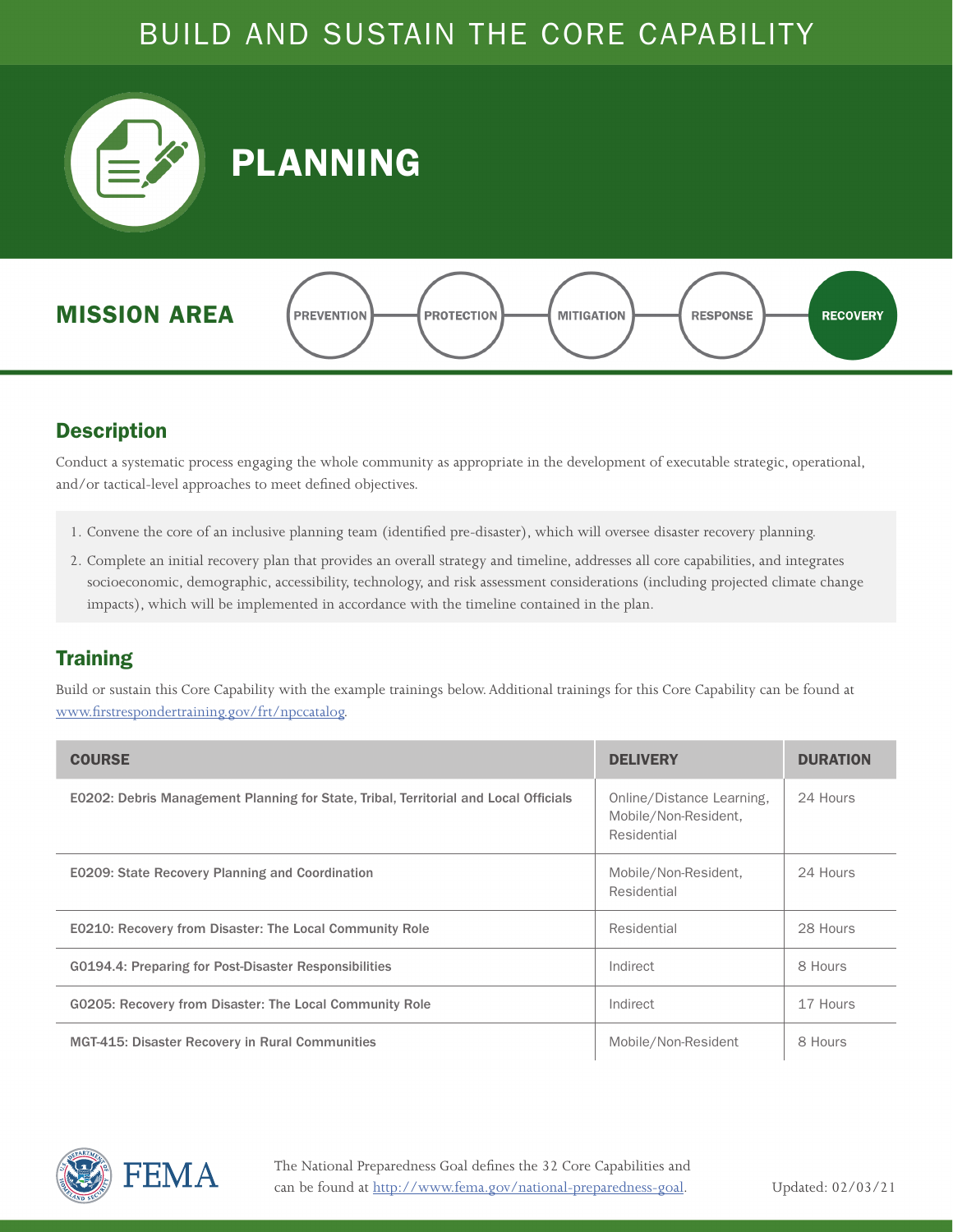Communities use standardized language to set targets that reflect the level of capability they plan to build and sustain. Communities use the same standardized language to measure how much capability they have. Not all standardized targets may be required for all communities. The standardized target for this Core Capability is provided below.

Within every  $(\#)$  (time), update all emergency operations plans that define the roles and responsibilities of  $(\#)$  partner organizations involved in incident management across (#) jurisdictions affected, and the sequence and scope of tasks needed to prevent, protect, mitigate, respond to, and recover from events.

#### Resource Types

The Resource Typing Library Tool (<https://rtlt.preptoolkit.fema.gov>) is a searchable database of national resource typing definitions and position qualifications, which can be sorted by primary capability. An example for this Core Capability is below.

| <b>NAME</b>                   | <b>TYPE</b>                      | <b>CATEGORY</b>     |
|-------------------------------|----------------------------------|---------------------|
| <b>Planning Section Chief</b> | Job Title/Position Qualification | Incident Management |

#### Partners

Responsibility for capabilities is often shared between many partner organizations, including federal, state, local, tribal, territorial, international and the private sector. More information is available in the National Disaster Recovery Framework at [www.fema.gov/media-library/assets/documents/117794](http://www.fema.gov/media-library/assets/documents/117794).

- Federal Emergency Management Agency—Provides the primary point of coordination of Federal and national partner support for community-based recovery planning post-disaster.
- Regional Planning Commissions—Coordinate state, local, non-profits, and private sector partners to promote inclusive and sound decision-making across political boundaries.
- State or Tribal Disaster Recovery Coordinators— Responsible for the state or tribal nation structure for managing recovery and providing support for local recoverydedicated organizations before, during, and after disasters.

#### Validating

Exercises and real-world events validate capabilities and are opportunities to identify areas of success or needs for improvement. Tools to validate your capabilities include:

- **Homeland Security Exercise and Evaluation Program:**  Fundamental principles that frame a common approach. <https://preptoolkit.fema.gov/web/hseep-resources>
- **National Exercise Program:** The principal mechanism for validating the Core Capabilities. Jurisdictions can receive technical assistance and support from subject matter experts. [www.fema.gov/national-exercise-program](http://www.fema.gov/national-exercise-program)
- **Homeland Security Digital Library:** A collection of documents related to homeland security policy, strategy, and organizational management. [www.hsdl.org](http://www.hsdl.org)

- Community Recovery Management Toolkit: <https://www.fema.gov/emergency-managers/national-preparedness/frameworks/community-recovery-management-toolkit>
- Pre-Disaster Recovery Planning Guide for Local Governments: [https://www.fema.gov/sites/default/files/2020-06/pre-disaster\\_recovery\\_planning\\_guide\\_local\\_governments.pdf](https://www.fema.gov/sites/default/files/2020-06/pre-disaster_recovery_planning_guide_local_governments.pdf)
- Pre-Disaster Recovery Planning Guide for State Governments: https://www.fema.gov/sites/default/files/2020-07/pre-disaster-recovery-planning-guide-for-state-governments.pdf
- Comprehensive Preparedness Guide (CPG) 201: [www.fema.gov/media-library/assets/documents/165308](http://www.fema.gov/media-library/assets/documents/165308)

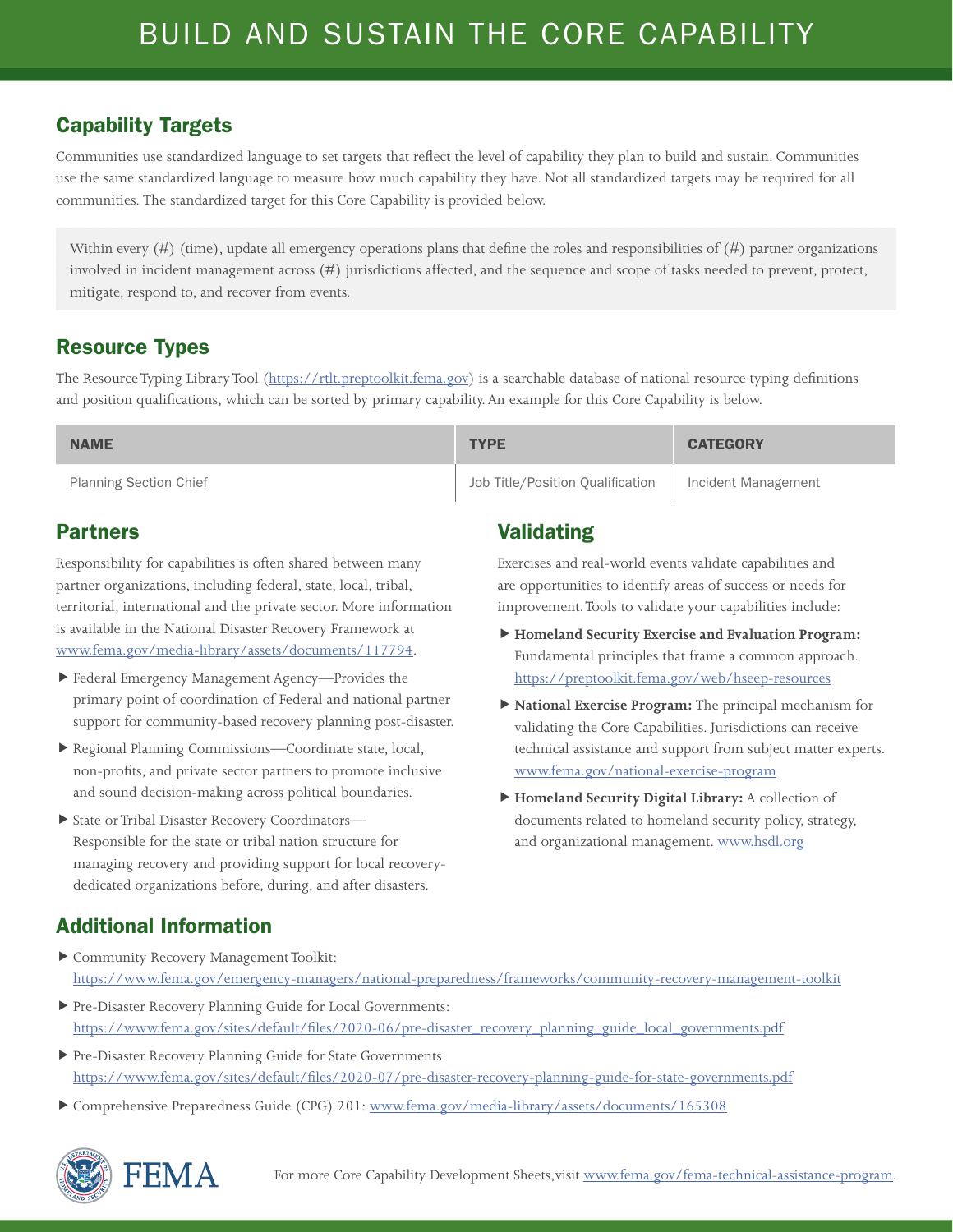<span id="page-3-0"></span>

## PUBLIC INFORMATION AND WARNING



#### **Description**

Deliver coordinated, prompt, reliable, and actionable information to the whole community through the use of clear, consistent, accessible, and culturally and linguistically appropriate methods to effectively relay information regarding any threat or hazard and, as appropriate, the actions being taken and the assistance being made available.

- 1. Reach all populations within the community with effective actionable recovery-related public information messaging and communications that are accessible to people with disabilities and people with limited English proficiency; protect the health and safety of the affected population; help manage expectations; and ensure stakeholders have a clear understanding of available assistance and their roles and responsibilities.
- 2. Support affected populations and stakeholders with a system that provides appropriate, current information about any continued assistance, steady state resources for long-term impacts, and monitoring programs in an effective and accessible manner.

#### **Training**

| <b>COURSE</b>                                                        | <b>DELIVERY</b>                     | <b>DURATION</b> |
|----------------------------------------------------------------------|-------------------------------------|-----------------|
| AWR-209: Working with the Media: A Course for Rural First Responders | Mobile/Non-Resident                 | 8 Hours         |
| <b>E0105: Public Information Basics</b>                              | Mobile/Non-Resident,<br>Residential | 24 Hours        |
| E0952: NIMS ICS All-Hazards Public Information Officer Course        | Mobile/Non-Resident,<br>Residential | 31 Hours        |
| G0194.4: Preparing for Post-Disaster Responsibilities                | Indirect                            | 8 Hours         |

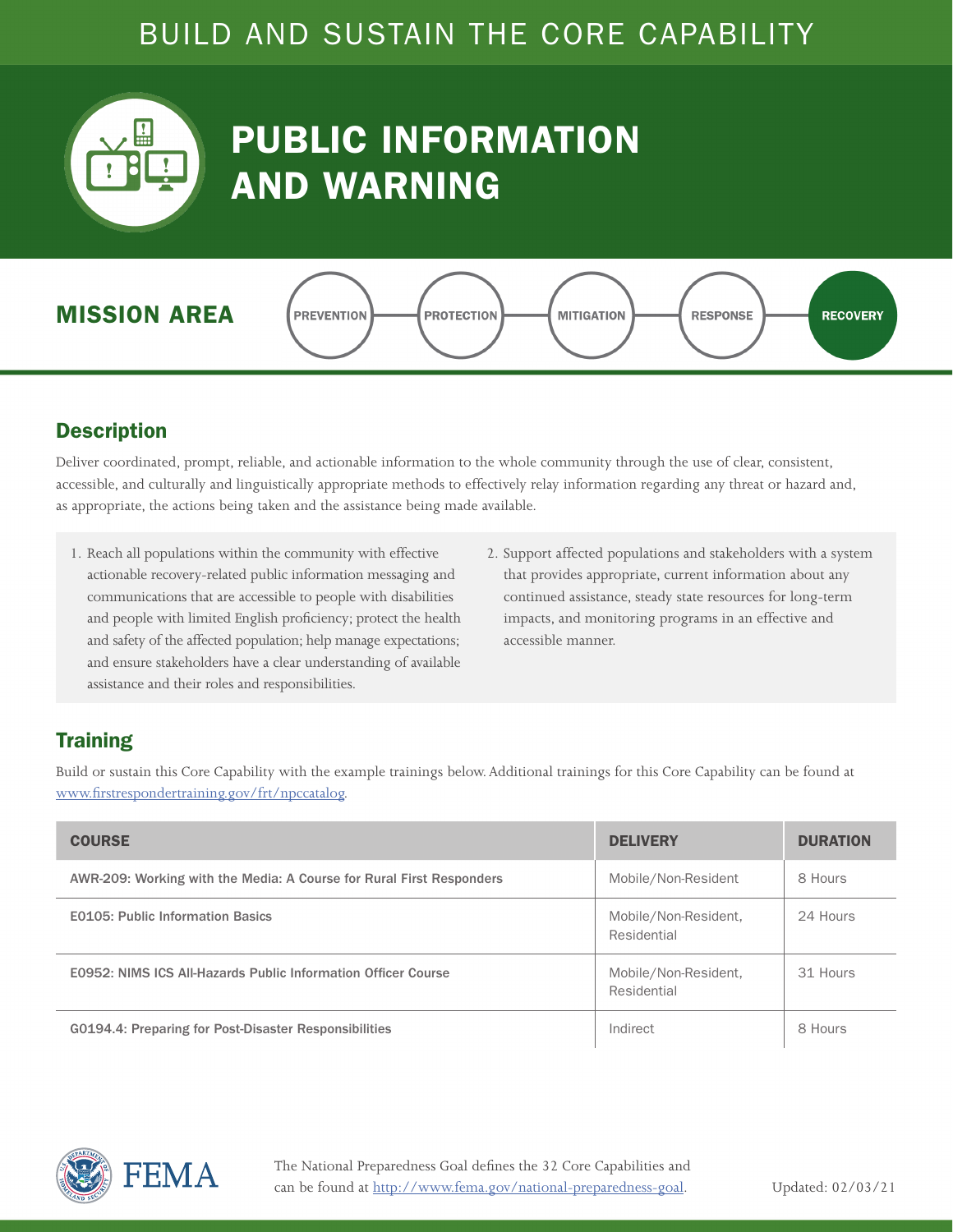Communities use standardized language to set targets that reflect the level of capability they plan to build and sustain. Communities use the same standardized language to measure how much capability they have. The standardized target for this Core Capability is provided below.

Within  $(\#)$  (time) notice of an incident, deliver reliable and actionable information to  $(\#)$  people affected, including  $(\#)$  people with access and functional needs (affected) and (#) people with limited English proficiency affected.

#### Resource Types

The Resource Typing Library Tool (<https://rtlt.preptoolkit.fema.gov>) is a searchable database of national resource typing definitions and position qualifications, which can be sorted by primary capability. An example for this Core Capability is below.

| <b>NAME</b>                       | <b>TYPE</b>                      | <b>CATEGORY</b>     |
|-----------------------------------|----------------------------------|---------------------|
| <b>Public Information Officer</b> | Job Title/Position Oualification | Incident Management |

#### Partners

Responsibility for capabilities is often shared between many partner organizations, including federal, state, local, tribal, territorial, international and the private sector. More information is available in the National Disaster Recovery Framework at [www.fema.gov/media-library/assets/documents/117794](http://www.fema.gov/media-library/assets/documents/117794).

- Agency/office responsible for emergency alerts— Public communication tools are used to disseminate information about serious emergencies. These include the Emergency Alert System, Wireless Emergency Alerts, the Integrated Public Alert & Warning System, and others.
- ▶ Local law enforcement and public safety offices— Valuable information and data, specialized resources, threat assessments, and subject matter experts.
- Voluntary Organizations Active in Disaster— An association of non-governmental organizations that support disaster preparedness, response, and recovery.

### Validating

Exercises and real-world events validate capabilities and are opportunities to identify areas of success or needs for improvement. Tools to validate your capabilities include:

- **Homeland Security Exercise and Evaluation Program:**  Fundamental principles that frame a common approach. <https://preptoolkit.fema.gov/web/hseep-resources>
- **National Exercise Program:** The principal mechanism for validating the Core Capabilities. Jurisdictions can receive technical assistance and support from subject matter experts. [www.fema.gov/national-exercise-program](http://www.fema.gov/national-exercise-program)
- **Homeland Security Digital Library:** A collection of documents related to homeland security policy, strategy, and organizational management. [www.hsdl.org](http://www.hsdl.org)

- Community Recovery Management Toolkit: <https://www.fema.gov/emergency-managers/national-preparedness/frameworks/community-recovery-management-toolkit>
- FEMA Integrated Public Alert & Warning System: [www.fema.gov/integrated-public-alert-warning-system](http://www.fema.gov/integrated-public-alert-warning-system)
- National Voluntary Organizations Active in Disaster: [www.nvoad.org](http://www.nvoad.org)
- Comprehensive Preparedness Guide (CPG) 201: [www.fema.gov/media-library/assets/documents/165308](http://www.fema.gov/media-library/assets/documents/165308)

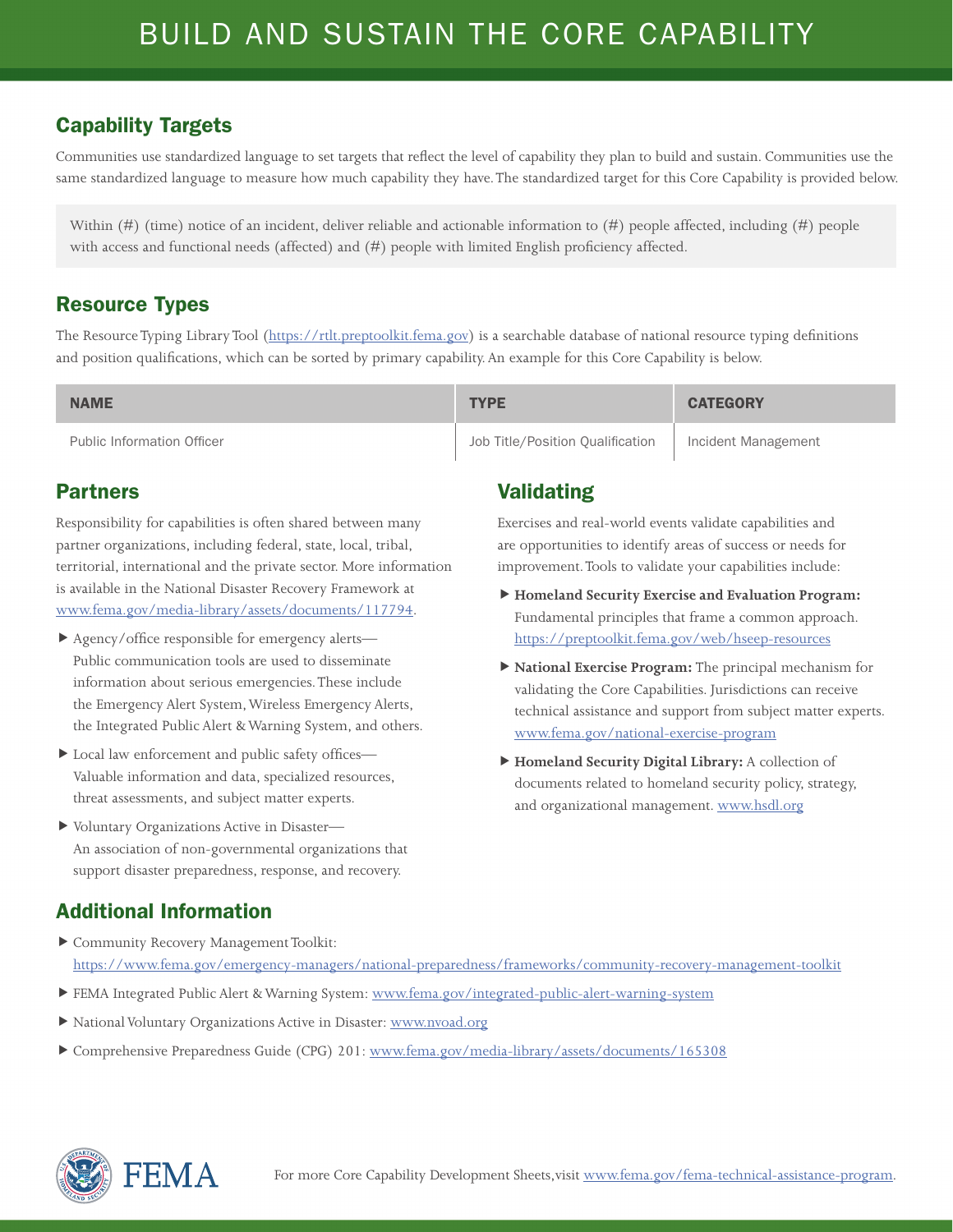

## OPERATIONAL COORDINATION





#### **Description**

Establish and maintain a unified and coordinated operational structure and process that appropriately integrates all critical stakeholders and supports the execution of Core Capabilities.

- 1. Establish tiered, integrated leadership and inclusive coordinating organizations that operate with a unity of effort and are supported by sufficient assessment and analysis to provide defined structure and decision-making processes for recovery activities.
- 2. Define the path and timeline for recovery leadership to achieve the jurisdiction's objectives that effectively coordinates and uses appropriate local, state, tribal, territorial, insular area, and Federal assistance, as well as nongovernmental and private sector resources. This plan is to be implemented within the established timeline.

#### **Training**

| <b>COURSE</b>                                                  | <b>DELIVERY</b>                     | <b>DURATION</b> |
|----------------------------------------------------------------|-------------------------------------|-----------------|
| <b>E0209: State Recovery Planning and Coordination</b>         | Mobile/Non-Resident/<br>Residential | 24 Hours        |
| <b>E0210: Recovery from Disaster: The Local Community Role</b> | Residential                         | 28 Hours        |
| <b>E0376: State Public Assistance Operations</b>               | Residential                         | 24 Hours        |
| G0205: Recovery from Disaster: The Local Community Role        | Indirect                            | 17 Hours        |
| <b>MGT-415: Disaster Recovery in Rural Communities</b>         | Mobile/Non-Resident                 | 8 Hours         |

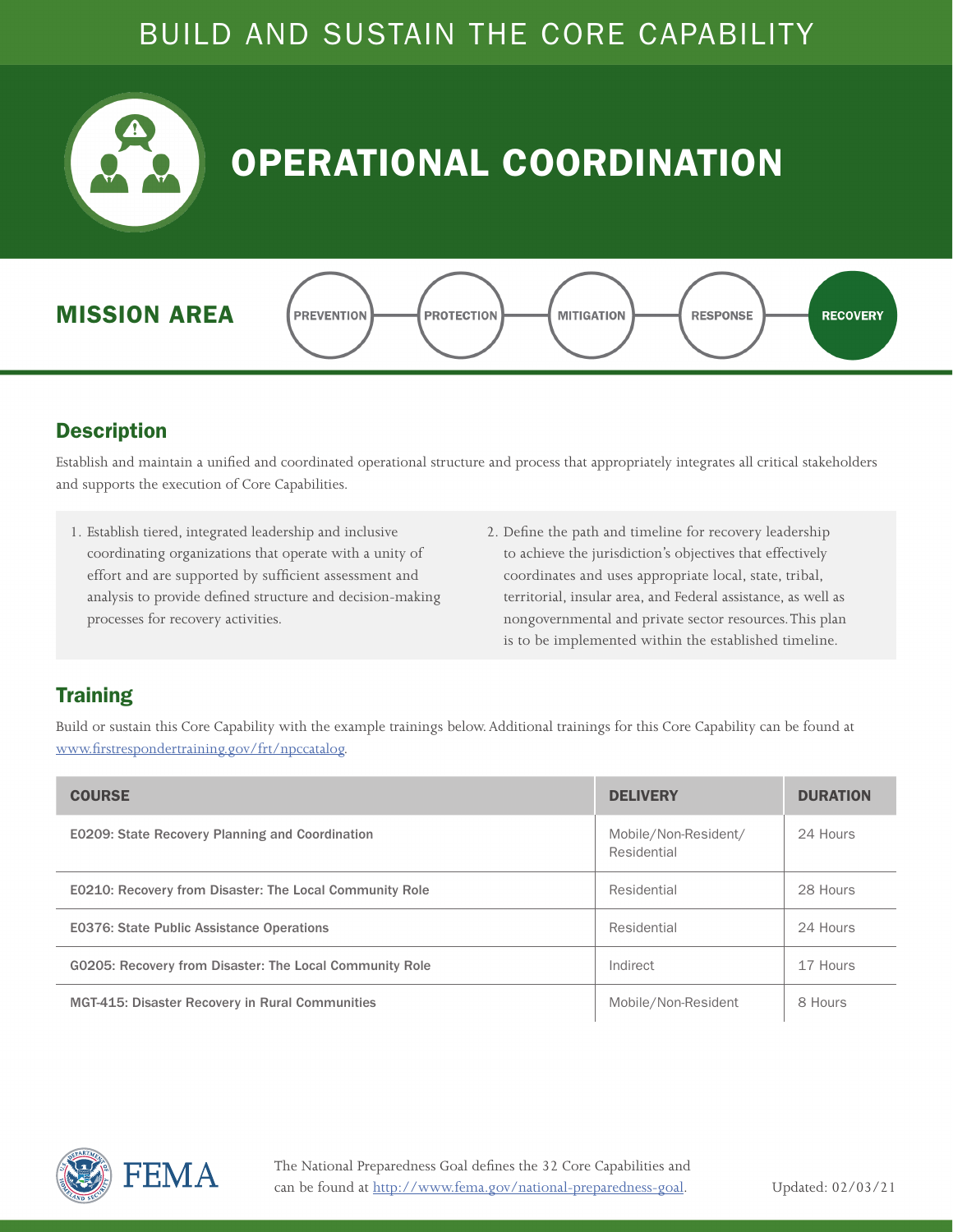Communities use standardized language to set targets that reflect the level of capability they plan to build and sustain. Communities use the same standardized language to measure how much capability they have. The standardized target for this Core Capability is provided below.

Within (#) (time) of a potential or actual incident, establish and maintain a unified and coordinated operational structure and process across (#) jurisdictions affected and with (#) partner organizations involved in incident management. Maintain for (#) (time).

#### Resource Types

The Resource Typing Library Tool (<https://rtlt.preptoolkit.fema.gov>) is a searchable database of national resource typing definitions and position qualifications, which can be sorted by primary capability. Examples for this Core Capability are below.

| <b>NAME</b>              | <b>TYPE</b>                      | <b>CATEGORY</b>     |
|--------------------------|----------------------------------|---------------------|
| Incident Management Team | Resource Typing Definition       | Incident Management |
| Incident Commander       | Job Title/Position Qualification | Incident Management |

#### Partners

Responsibility for capabilities is often shared between many partner organizations, including federal, state, local, tribal, territorial, international and the private sector. More information is available in the National Disaster Recovery Framework at [www.fema.gov/media-library/assets/documents/117794](http://www.fema.gov/media-library/assets/documents/117794).

- Federal Emergency Management Agency—Establish and maintain a unified and coordinated operational structure and process that appropriately integrates all critical stakeholders and supports the execution of core capabilities.
- State or Tribal Disaster Recovery Coordinators— Responsible for the state or tribal nation structure for managing recovery and providing support for local recoverydedicated organizations before, during, and after disasters.
- Voluntary Organizations Active in Disaster— An association of non-governmental organizations that support disaster preparedness, response, and recovery.

#### Additional Information

- Community Recovery Management Toolkit: <https://www.fema.gov/emergency-managers/national-preparedness/frameworks/community-recovery-management-toolkit>
- National Voluntary Organizations Active in Disaster: [www.nvoad.org](http://www.nvoad.org)
- Comprehensive Preparedness Guide (CPG) 201: [www.fema.gov/media-library/assets/documents/165308](http://www.fema.gov/media-library/assets/documents/165308)

#### Validating

Exercises and real-world events validate capabilities and are opportunities to identify areas of success or needs for improvement. Tools to validate your capabilities include:

- **Homeland Security Exercise and Evaluation Program:**  Fundamental principles that frame a common approach. <https://preptoolkit.fema.gov/web/hseep-resources>
- **National Exercise Program:** The principal mechanism for validating the Core Capabilities. Jurisdictions can receive technical assistance and support from subject matter experts. [www.fema.gov/national-exercise-program](http://www.fema.gov/national-exercise-program)
- **Homeland Security Digital Library:** A collection of documents related to homeland security policy, strategy, and organizational management. [www.hsdl.org](http://www.hsdl.org)

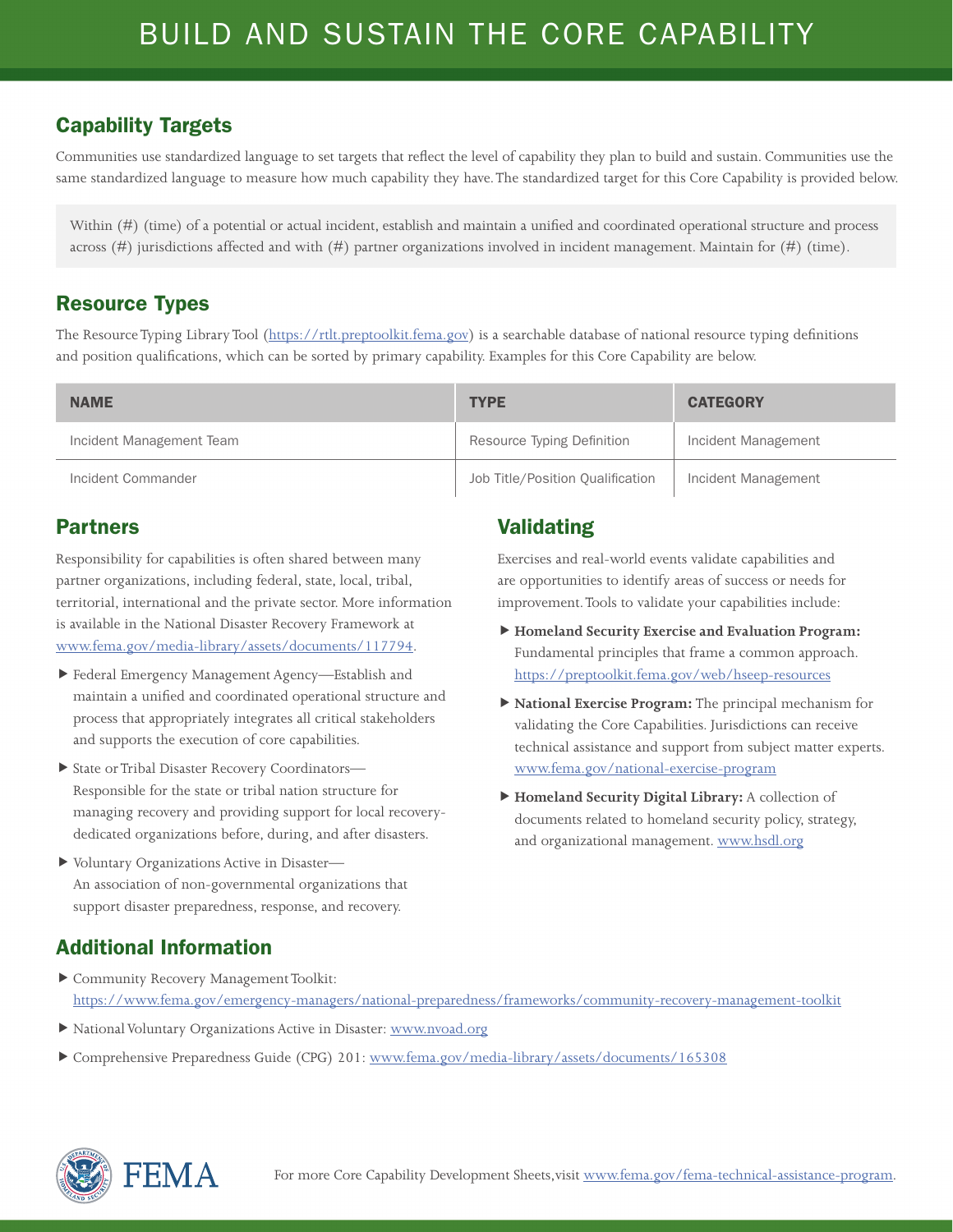<span id="page-7-0"></span>

## INFRASTRUCTURE SYSTEMS



#### **Description**

Stabilize critical infrastructure functions, minimize health and safety threats, and efficiently restore and revitalize systems and services to support a viable, resilient community.

- 1. Restore and sustain essential services (public and private) to maintain community functionality.
- 2. Develop a plan with a specified timeline for redeveloping community infrastructures to contribute to resiliency, accessibility, and sustainability.
- 3. Provide systems that meet the community needs while minimizing service disruption during restoration within the specified timeline in the recovery plan.

#### **Training**

| <b>COURSE</b>                                                   | <b>DELIVERY</b>                     | <b>DURATION</b> |
|-----------------------------------------------------------------|-------------------------------------|-----------------|
| <b>E0209: State Recovery Planning and Coordination</b>          | Mobile/Non-Resident,<br>Residential | 24 Hours        |
| IS0556: Damage Assessment for Public Works                      | Online/Distance Learning            | 3 Hours         |
| <b>IS0558: Public Works and Disaster Recovery</b>               | Online/Distance Learning            | 3 Hours         |
| <b>MGT-317: Disaster Management for Public Services</b>         | Mobile/Non-Resident                 | 16 Hours        |
| MGT-343: Disaster Management for Water and Wastewater Utilities | Mobile/Non-Resident                 | 16 Hours        |
| <b>MGT-345: Disaster Management for Electric Power Systems</b>  | Mobile/Non-Resident                 | 16 Hours        |

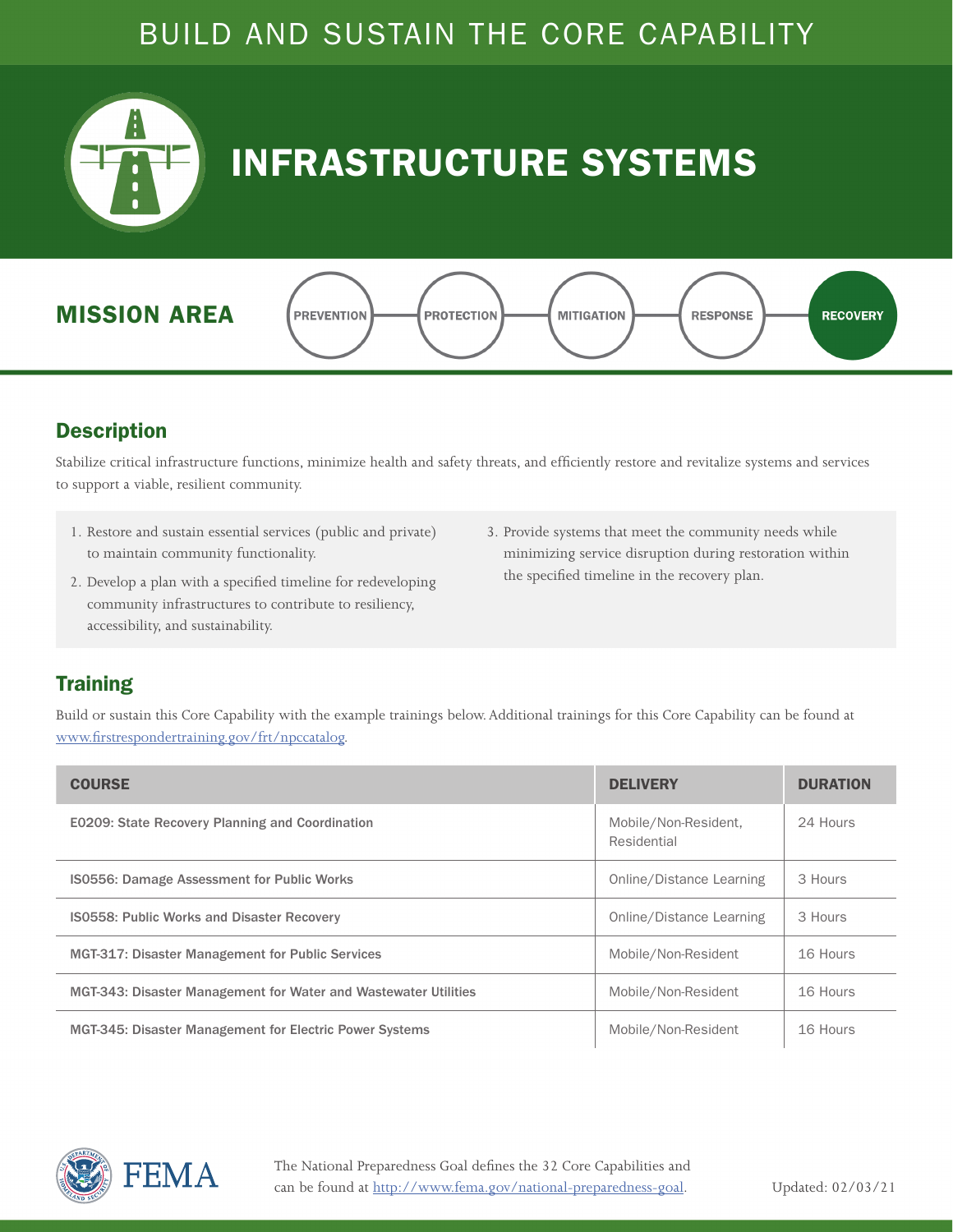Communities use standardized language to set targets that reflect the level of capability they plan to build and sustain. Communities use the same standardized language to measure how much capability they have. The standardized targets for this Core Capability are provided below.

- Within (#) (time) of an incident, restore service to (#) customers (without water service).
- Within  $(\#)$  (time) of an incident, restore service to  $(\#)$  customers (without wastewater service).
- Within (#) (time) of an incident, restore service to (#) customers (without communication service).
- Within (#) (time) of an incident, restore service to (#) customers (without power service).

#### Resource Types

The Resource Typing Library Tool (<https://rtlt.preptoolkit.fema.gov>) is a searchable database of national resource typing definitions and position qualifications, which can be sorted by primary capability. An example for this Core Capability is below.

| <b>NAME</b>         | <b>TYPE</b>                      | <b>CATEGORY</b> |
|---------------------|----------------------------------|-----------------|
| Debris Removal Team | Job Title/Position Qualification | Public Works    |

#### Partners

Responsibility for capabilities is often shared between many partner organizations, including federal, state, local, tribal, territorial, international and the private sector. More information is available in the National Disaster Recovery Framework at [www.fema.gov/media-library/assets/documents/117794](http://www.fema.gov/media-library/assets/documents/117794).

- Protective Security Advisors—Regionally located Department of Homeland Security subject matter experts who engage with stakeholders to protect the Nation's critical infrastructure.
- Sector Coordinating Councils—Private sector councils consisting of owners and operators of the 16 critical infrastructure sectors that interact on a wide range of sectorspecific strategies, policies, activities, and issues.
- U.S. Army Corps of Engineers—Coordinating agency responsible for helping to restore infrastructure systems and services, support viability and sustainability, and improve resilience to future hazards.

#### Validating

Exercises and real-world events validate capabilities and are opportunities to identify areas of success or needs for improvement. Tools to validate your capabilities include:

- **Homeland Security Exercise and Evaluation Program:**  Fundamental principles that frame a common approach. <https://preptoolkit.fema.gov/web/hseep-resources>
- **National Exercise Program:** The principal mechanism for validating the Core Capabilities. Jurisdictions can receive technical assistance and support from subject matter experts. [www.fema.gov/national-exercise-program](http://www.fema.gov/national-exercise-program)
- **Homeland Security Digital Library:** A collection of documents related to homeland security policy, strategy, and organizational management. [www.hsdl.org](http://www.hsdl.org)

- Community Recovery Management Toolkit: <https://www.fema.gov/emergency-managers/national-preparedness/frameworks/community-recovery-management-toolkit>
- Disaster Debris Recovery Database:<https://www.epa.gov/large-scale-residential-demolition/disaster-debris-recovery-database>
- National Infrastructure Protection Plan: [www.dhs.gov/national-infrastructure-protection-plan](http://www.dhs.gov/national-infrastructure-protection-plan)
- Comprehensive Preparedness Guide (CPG) 201: [www.fema.gov/media-library/assets/documents/165308](http://www.fema.gov/media-library/assets/documents/165308)

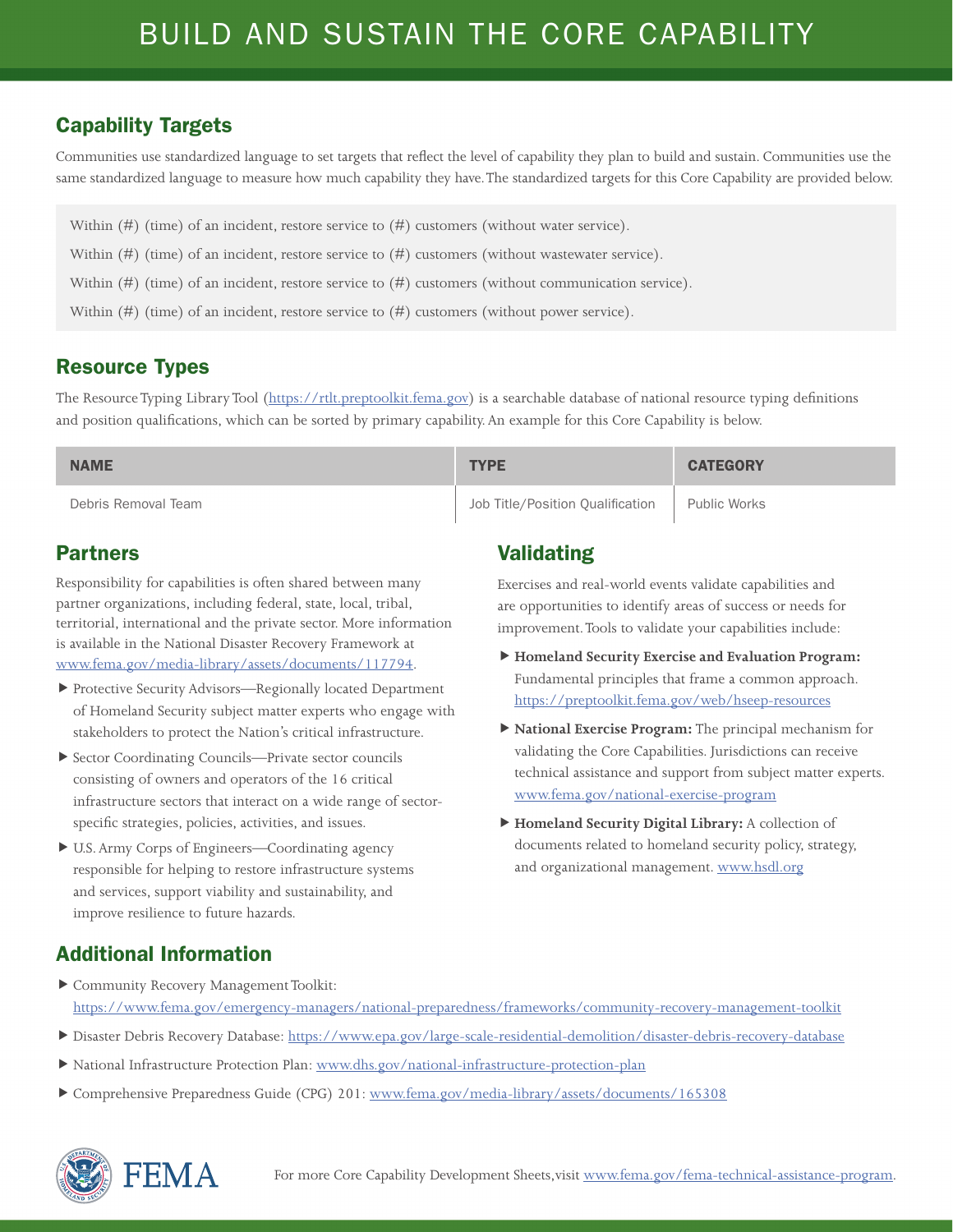<span id="page-9-0"></span>

#### **Description**

Return economic and business activities (including food and agriculture) to a healthy state, and develop new business and employment opportunities that result in an economically viable community.

- 1. Conduct a preliminary assessment of economic issues and identify potential inhibitors to fostering stabilization of the affected communities.
- 2. Return affected area's economy within the specified timeframe in the recovery plan.
- 3. Ensure the community recovery and mitigation plan(s) incorporates economic revitalization and removes governmental inhibitors to post-disaster economic sustainability, while maintaining the civil rights of citizens.

#### **Training**

| <b>COURSE</b>                                                               | <b>DELIVERY</b>                                                  | <b>DURATION</b> |
|-----------------------------------------------------------------------------|------------------------------------------------------------------|-----------------|
| <b>E0209: State Recovery Planning and Coordination</b>                      | Mobile/Non-Resident,<br>Residential                              | 24 Hours        |
| <b>AWR-357-W: Principles of Community Economic Recovery</b>                 | Online/Distance Learning                                         | 2 Hours         |
| <b>E0357: State Individual Assistance Operations</b>                        | Residential                                                      | 32 Hours        |
| <b>G0556: Local Damage Assessment</b>                                       | Indirect                                                         | 12 Hours        |
| <b>MGT-462: Community Planning for Economic Recovery</b>                    | Mobile/Non-Resident,<br>Residential, Conference,<br>or Symposium | 7 Hours         |
| PER-376-W: Preparedness Actions to Promote Economic Resilience and Recovery | Online/Distance Learning                                         | 1.5 Hours       |

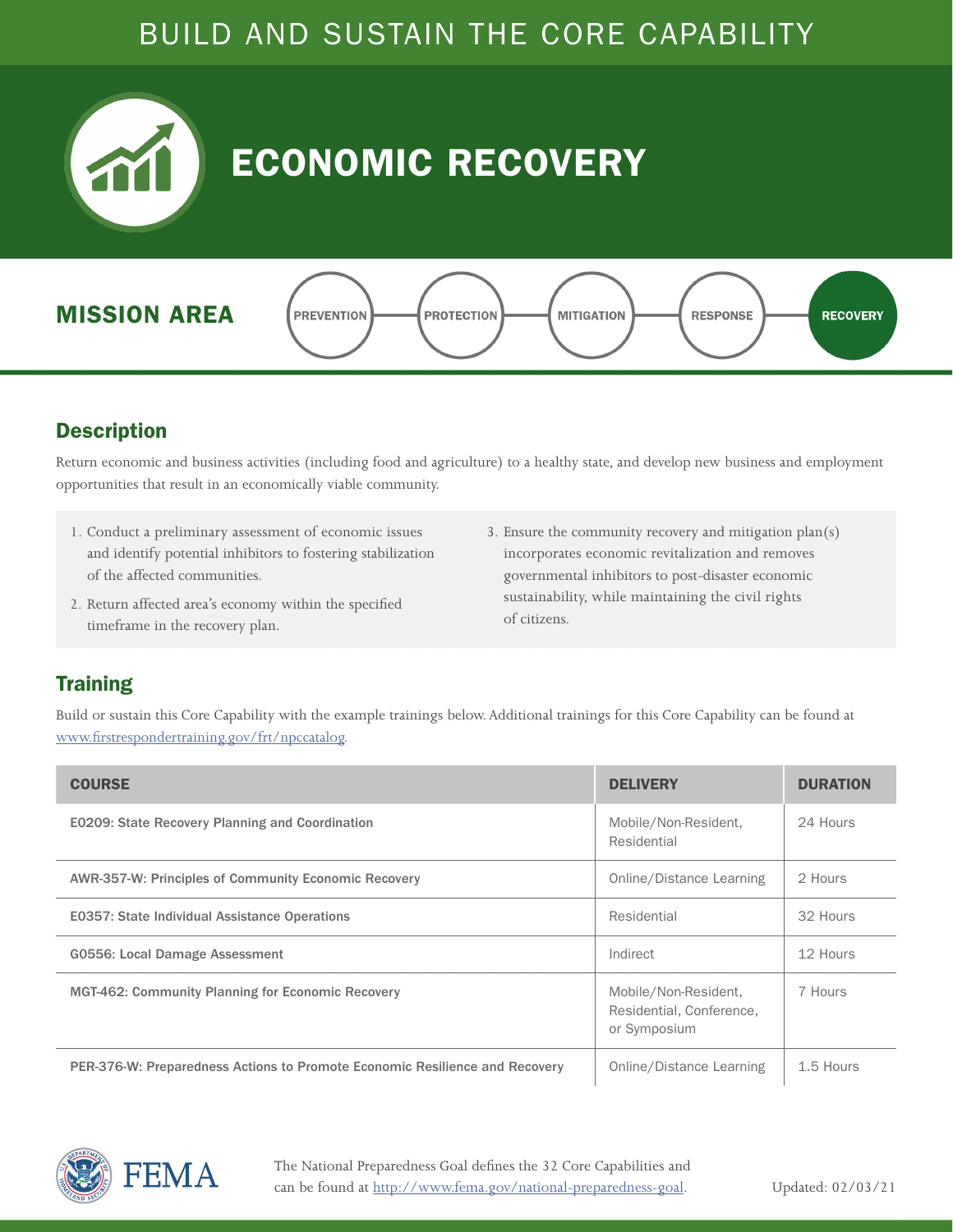Communities use standardized language to set targets that reflect the level of capability they plan to build and sustain. Communities use the same standardized language to measure how much capability they have. Not all standardized targets may be required for all communities. The standardized target for this Core Capability is provided below.

Within (#) (time) of an incident, reopen (#) businesses closed due to the incident.

#### Resource Types

The Resource Typing Library Tool (<https://rtlt.preptoolkit.fema.gov>) is a searchable database of national resource typing definitions and position qualifications, which can be sorted by primary capability. Examples for this Core Capability are below.

| <b>NAME</b>                                   | <b>TYPE</b>                      | <b>CATEGORY</b>             |
|-----------------------------------------------|----------------------------------|-----------------------------|
| Disaster Cost Recovery Management Team        | Resource Typing Definition       | <b>Emergency Management</b> |
| Disaster Cost Recovery Management Team Leader | Job Title/Position Qualification | <b>Emergency Management</b> |
| Disaster Recovery Finance Specialist          | Job Title/Position Qualification | <b>Emergency Management</b> |

#### Partners

Responsibility for capabilities is often shared between many partner organizations, including federal, state, local, tribal, territorial, international and the private sector. More information is available in the National Disaster Recovery Framework at [www.fema.gov/media-library/assets/documents/117794](http://www.fema.gov/media-library/assets/documents/117794).

- Local chambers of commerce, economic development districts, regional planning commissions, and similar organizations, as well as local and state businesses— Major employers and critical infrastructure owners.
- U.S. Economic Development Administration—Facilitates delivery of Federal economic development assistance to local governments for long-term community economic recovery planning, reconstruction, redevelopment, and resiliency.

#### Validating

Exercises and real-world events validate capabilities and are opportunities to identify areas of success or needs for improvement. Tools to validate your capabilities include:

- **Homeland Security Exercise and Evaluation Program:**  Fundamental principles that frame a common approach. <https://preptoolkit.fema.gov/web/hseep-resources>
- **National Exercise Program:** The principal mechanism for validating the Core Capabilities. Jurisdictions can receive technical assistance and support from subject matter experts. [www.fema.gov/national-exercise-program](http://www.fema.gov/national-exercise-program)
- **Homeland Security Digital Library:** A collection of documents related to homeland security policy, strategy, and organizational management. [www.hsdl.org](http://www.hsdl.org)

- Community Recovery Management Toolkit: <https://www.fema.gov/emergency-managers/national-preparedness/frameworks/community-recovery-management-toolkit>
- Small Business Administration—Disaster Loan Assistance: <https://disasterloan.sba.gov/ela/>
- U.S. Economic Development Administration: <https://www.eda.gov/resources/>
- Comprehensive Preparedness Guide (CPG) 201: [www.fema.gov/media-library/assets/documents/165308](http://www.fema.gov/media-library/assets/documents/165308)

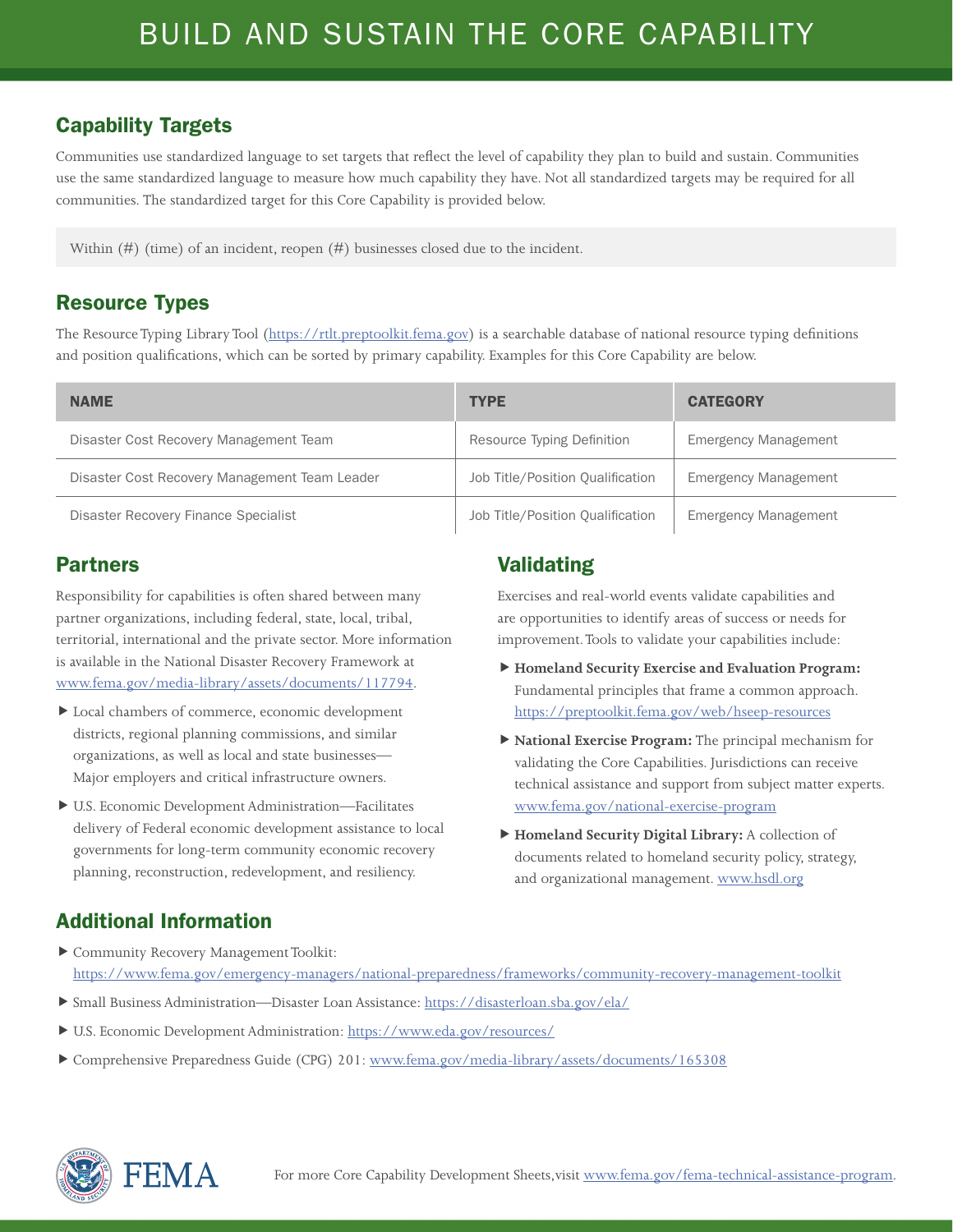<span id="page-11-0"></span>

## HEALTH AND SOCIAL SERVICES





#### **Description**

Restore and improve health and social services capabilities and networks to promote the resilience, independence, health (including behavioral health), and well-being of the whole community.

- 1. Identify affected populations, groups, and key partners in short-term, intermediate, and long-term recovery.
- 2. Complete an assessment of community health and social service needs; prioritize these needs, including accessibility requirements, based on the whole community's input and participation in the recovery planning process; and develop a comprehensive recovery timeline.
- 3. Restore health care (including behavioral health), public health, and social services functions.
- 4. Restore and improve the resilience and sustainability of the health care system and social service capabilities and networks to promote the independence and well-being of community members in accordance with the specified recovery timeline.

#### **Training**

Build or sustain this Core Capability with the example trainings below. Additional trainings for this Core Capability can be found at [www.firstrespondertraining.gov/frt/npccatalog](http://www.firstrespondertraining.gov/frt/npccatalog) and [https://www.train.org/main/search?type=course.](https://www.train.org/main/search?type=course)

| <b>COURSE</b>                                                                                                    | <b>DELIVERY</b>          | <b>DURATION</b> |
|------------------------------------------------------------------------------------------------------------------|--------------------------|-----------------|
| <b>E0210: Recovery from Disaster: The Local Community Role</b>                                                   | Residential              | 28 Hours        |
| <b>IS2905: Coordinating Health and Social Services Recovery</b>                                                  | Online/Distance Learning | 0.375 Hours     |
| MGT-341: Disaster Preparedness for Hospitals and Healthcare Organizations<br>Within the Community Infrastructure | Mobile/Non-Resident      | 16 Hours        |
| AWR-228: Community Resilience: Building Resilience from the Inside Out                                           | Mobile/Non-Resident      | 8 Hours         |

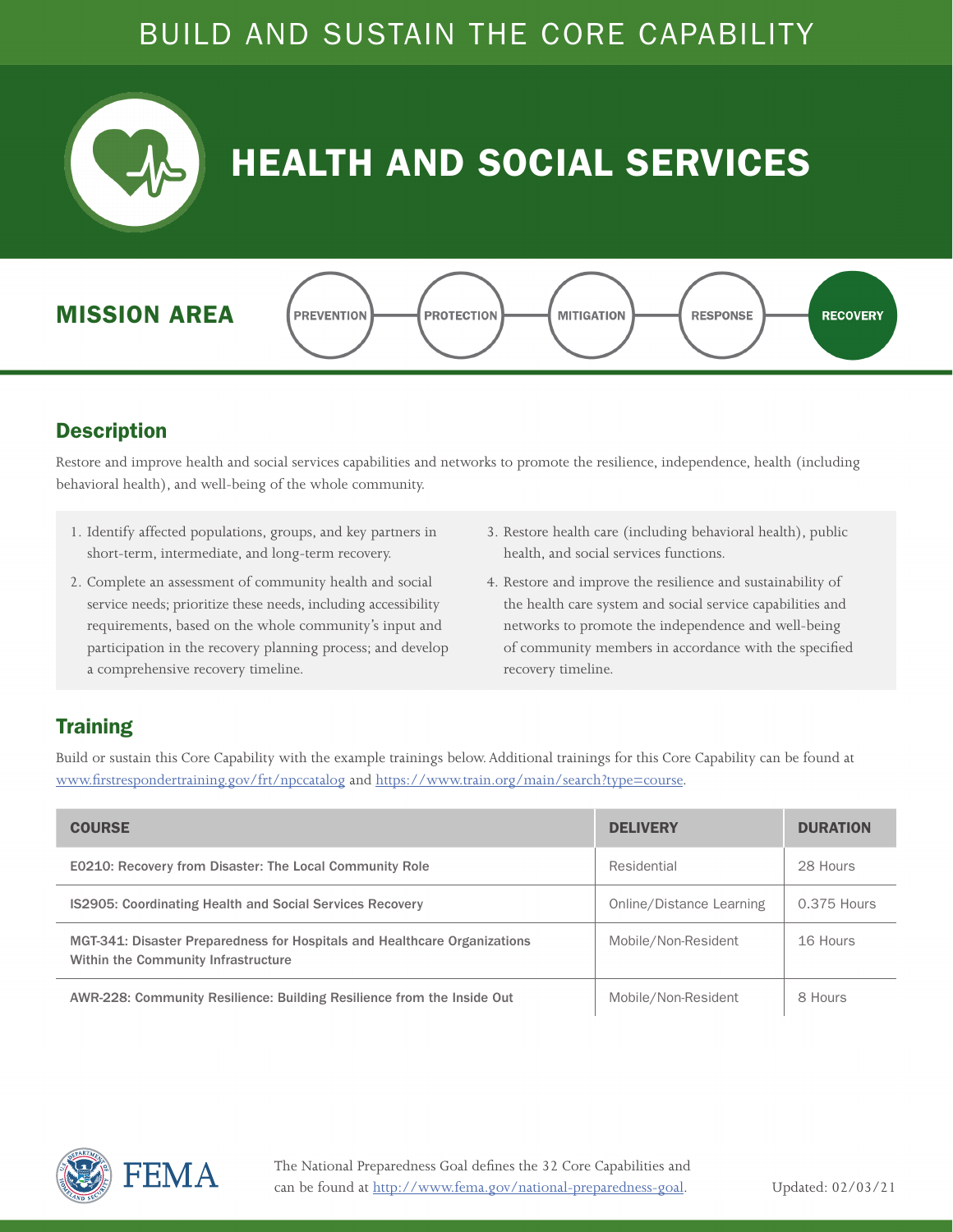Communities use standardized language to set targets that reflect the level of capability they plan to build and sustain. Communities use the same standardized language to measure how much capability they have. Not all standardized targets may be required for all communities. The standardized target for this Core Capability is provided below.

Within (#) (time) of an incident, restore functions at (#) affected healthcare facilities and social service organizations.

#### Resource Types

The Resource Typing Library Tool (<https://rtlt.preptoolkit.fema.gov>) is a searchable database of national resource typing definitions and position qualifications, which can be sorted by primary capability. An example for this Core Capability is below.

| <b>NAME</b>                         | <b>TYPE</b>                      | <b>CATEGORY</b>           |
|-------------------------------------|----------------------------------|---------------------------|
| <b>Behavioral Health Specialist</b> | Job Title/Position Oualification | Medical and Public Health |

#### Partners

Responsibility for capabilities is often shared between many partner organizations, including federal, state, local, tribal, territorial, international and the private sector. More information is available in the National Disaster Recovery Framework at [www.fema.gov/media-library/assets/documents/117794](http://www.fema.gov/media-library/assets/documents/117794).

- Public and private health and medical providers— Major hospitals, mental Health Counselors, trauma facilities, medical waste removal services, and fatality management services.
- U.S. Health and Human Services (HHS), Office of Human Services Emergency Preparedness and Response—Promotes resilience for individuals, families, and communities impacted by disasters by providing expertise in human services policy, planning, operations, and partnerships.
- Voluntary Organizations Active in Disaster— An association of non-governmental organizations that support disaster preparedness, response, and recovery.

### Validating

Exercises and real-world events validate capabilities and are opportunities to identify areas of success or needs for improvement. Tools to validate your capabilities include:

- **Homeland Security Exercise and Evaluation Program:**  Fundamental principles that frame a common approach. <https://preptoolkit.fema.gov/web/hseep-resources>
- **National Exercise Program:** The principal mechanism for validating the Core Capabilities. Jurisdictions can receive technical assistance and support from subject matter experts. [www.fema.gov/national-exercise-program](http://www.fema.gov/national-exercise-program)
- **Homeland Security Digital Library:** A collection of documents related to homeland security policy, strategy, and organizational management. [www.hsdl.org](http://www.hsdl.org)

- American Academy of Pediatrics—Children in Disasters: [www.aap.org](http://www.aap.org)
- Community Recovery Management Toolkit: <https://www.fema.gov/emergency-managers/national-preparedness/frameworks/community-recovery-management-toolkit>
- ▶ HHS, Office of Human Services Emergency Preparedness and Response: [www.acf.hhs.gov/ohsepr](http://www.acf.hhs.gov/ohsepr)
- Comprehensive Preparedness Guide (CPG) 201: [www.fema.gov/media-library/assets/documents/165308](http://www.fema.gov/media-library/assets/documents/165308)

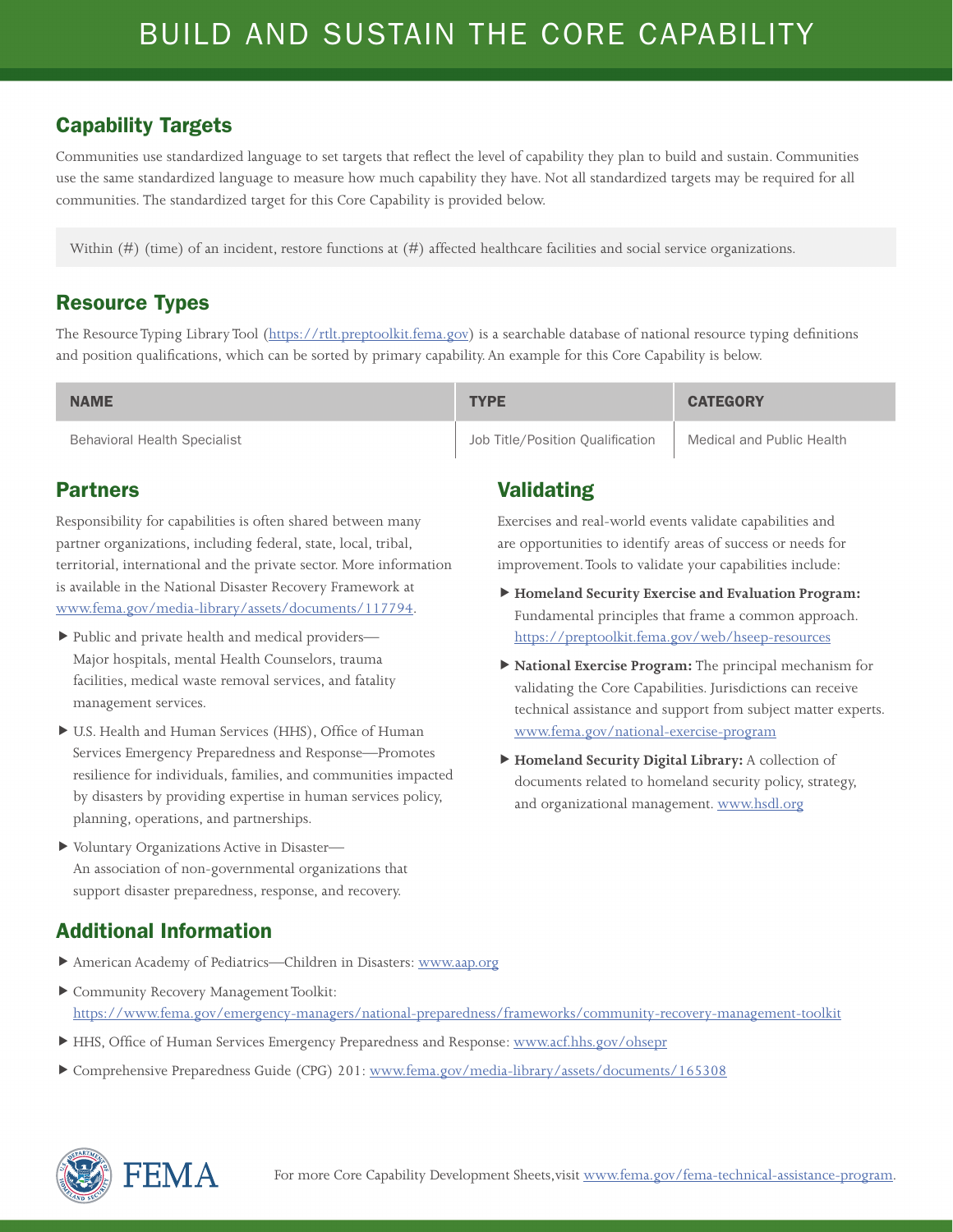<span id="page-13-0"></span>

#### **Description**

Implement housing solutions that effectively support the needs of the whole community and contribute to its sustainability and resilience.

- 1. Assess preliminary housing impacts and needs, identify currently available options for temporary housing, and plan for permanent housing.
- 2. Ensure community housing recovery plans continue to address interim housing needs, assess options for permanent housing, and define a timeline for achieving a resilient, accessible, and sustainable housing market.
- 3. Establish a resilient and sustainable housing market that meets the needs of the community, including the need for accessible housing within the specified timeframe in the recovery plan.

#### **Training**

Build or sustain this Core Capability with the example trainings below. Additional trainings for this Core Capability can be found at [www.firstrespondertraining.gov/frt/npccatalog](http://www.firstrespondertraining.gov/frt/npccatalog).

| <b>COURSE</b>                                                                                               | <b>DELIVERY</b>                                                  | <b>DURATION</b> |
|-------------------------------------------------------------------------------------------------------------|------------------------------------------------------------------|-----------------|
| G0282.2: Manufactured Homes and the National Flood Insurance Program                                        | Indirect                                                         | 8 Hours         |
| <b>MGT-462: Community Planning for Economic Recovery</b>                                                    | Mobile/Non-Resident,<br>Residential, Conference,<br>or Symposium | 7 Hours         |
| MGT-464: Addressing Gaps in Housing Disaster Recovery: A Training Program for the<br><b>Whole Community</b> | Mobile/Non-Resident,<br>Residential, Conference,<br>or Symposium | 8 Hours         |
| PER-376-W: Preparedness Actions to Promote Economic Resilience and Recovery                                 | Online/Distance Learning                                         | 1.5 Hours       |
| MGT-901: Healthcare Leadership for Mass Casualty Incidents                                                  | Residential                                                      | 32 Hours        |



The National Preparedness Goal defines the 32 Core Capabilities and can be found at http://www.fema.gov/national-preparedness-goal.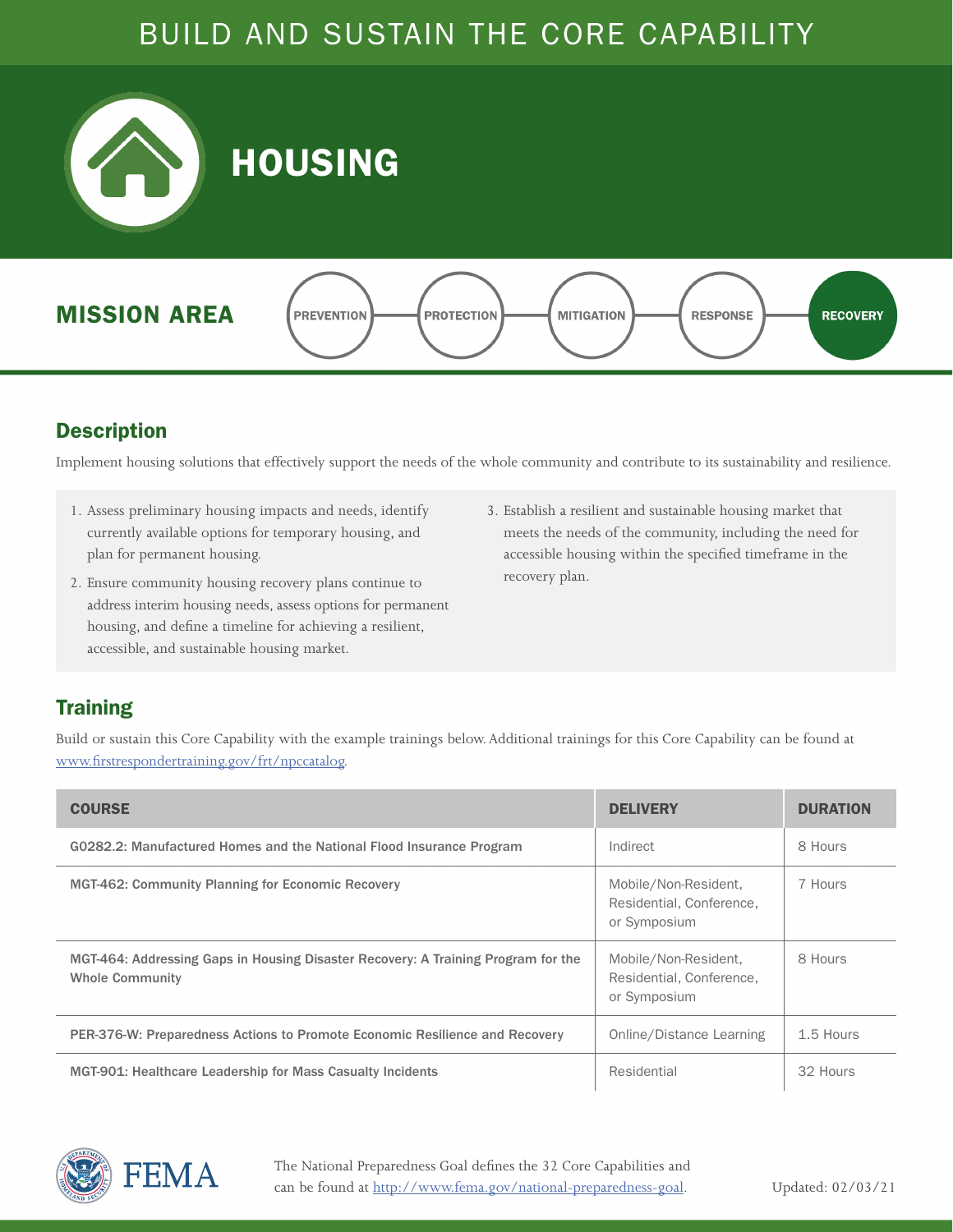Communities use standardized language to set targets that reflect the level of capability they plan to build and sustain. Communities use the same standardized language to measure how much capability they have. Not all standardized targets may be required for all communities. The standardized target for this Core Capability is provided below.

Within (#) (time) of an incident, (#) people requiring long-term housing, including (#) people with access and functional needs (requiring accessible long-term housing), find and secure long-term housing.

#### Resource Types

The Resource Typing Library Tool (<https://rtlt.preptoolkit.fema.gov>) is a searchable database of national resource typing definitions and position qualifications, which can be sorted by primary capability. An example for this Core Capability is below.

| <b>NAME</b>                                 | <b>TYPE</b>                | <b>CATEGORY</b>             |
|---------------------------------------------|----------------------------|-----------------------------|
| Individual Assistance Recovery Support Team | Resource Typing Definition | <b>Emergency Management</b> |

#### Partners

Responsibility for capabilities is often shared between many partner organizations, including federal, state, local, tribal, territorial, international and the private sector. More information is available in the National Disaster Recovery Framework at [www.fema.gov/media-library/assets/documents/117794](http://www.fema.gov/media-library/assets/documents/117794).

- Local apartment, hotel, and lodging industry—Short-term housing and alternative housing solutions.
- U.S. Department of Housing and Urban Development (HUD)—Provides disaster resources and partners with state and Federal agencies to help implement disaster recovery assistance.
- Voluntary Organizations Active in Disaster— An association of non-governmental organizations that support disaster preparedness, response, and recovery.

### Validating

Exercises and real-world events validate capabilities and are opportunities to identify areas of success or needs for improvement. Tools to validate your capabilities include:

- **Homeland Security Exercise and Evaluation Program:**  Fundamental principles that frame a common approach. <https://preptoolkit.fema.gov/web/hseep-resources>
- **National Exercise Program:** The principal mechanism for validating the Core Capabilities. Jurisdictions can receive technical assistance and support from subject matter experts. [www.fema.gov/national-exercise-program](http://www.fema.gov/national-exercise-program)
- **Homeland Security Digital Library:** A collection of documents related to homeland security policy, strategy, and organizational management. [www.hsdl.org](http://www.hsdl.org)

- Community Recovery Management Toolkit: <https://www.fema.gov/emergency-managers/national-preparedness/frameworks/community-recovery-management-toolkit>
- Disaster Debris Recovery Database:<https://www.epa.gov/large-scale-residential-demolition/disaster-debris-recovery-database>
- ▶ HUD Disaster Resources:<https://portal.hud.gov/hudportal/HUD?src=/info/disasterresources>
- National Voluntary Organizations Active in Disaster: [www.nvoad.org](http://www.nvoad.org)
- Small Business Administration: <https://www.sba.gov/loans-grants/see-what-sba-offers/sba-loan-programs/disaster-loans>
- Comprehensive Preparedness Guide (CPG) 201: [www.fema.gov/media-library/assets/documents/165308](http://www.fema.gov/media-library/assets/documents/165308)

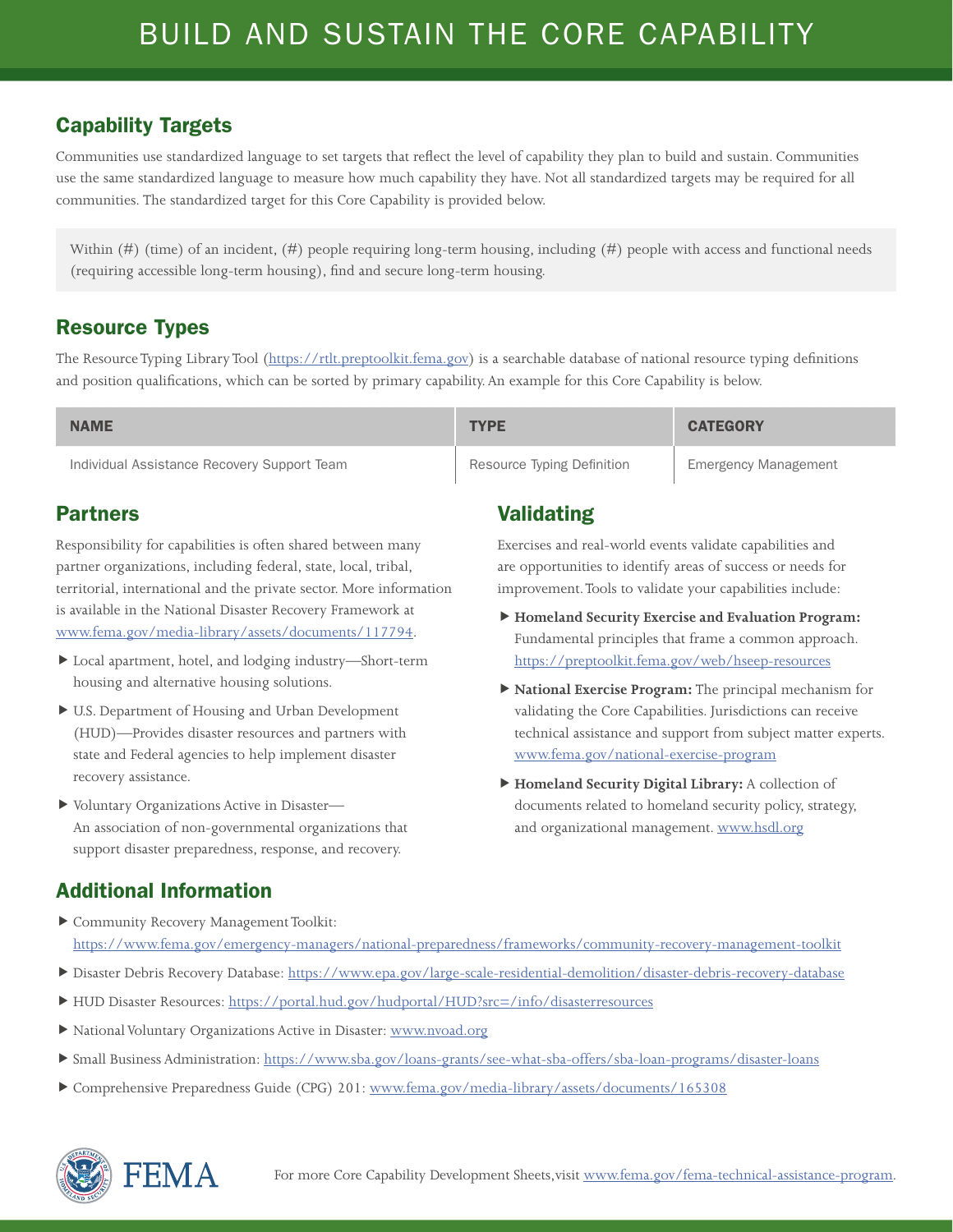<span id="page-15-0"></span>

## NATURAL AND CULTURAL RESOURCES



#### **Description**

Protect natural and cultural resources and historic properties through appropriate planning, mitigation, response, and recovery actions to preserve, conserve, rehabilitate, and restore them consistent with post-disaster community priorities and best practices and in compliance with applicable environmental and historic preservation laws and Executive orders.

- 1. Implement measures to protect and stabilize records and culturally significant documents, objects, and structures.
- 2. Mitigate the impacts to and stabilize the natural and cultural resources, and conduct a preliminary assessment of the impacts that identifies protections that need to be in place during stabilization through recovery.
- 3. Complete an assessment of affected natural and cultural resources, and develop a timeline for addressing these impacts in a sustainable and resilient manner.
- 4. Preserve natural and cultural resources as part of an overall community recovery that is achieved through the coordinated efforts of natural and cultural resource experts and the recovery team in accordance with the specified timeline in the recovery plan.

#### **Training**

| <b>COURSE</b>                                                  | <b>DELIVERY</b>                     | <b>DURATION</b> |
|----------------------------------------------------------------|-------------------------------------|-----------------|
| <b>E0190: ArcGIS for Emergency Managers</b>                    | Mobile/Non-Resident,<br>Residential | 28 Hours        |
| E0209: State Recovery Planning and Coordination                | Mobile/Non-Resident,<br>Residential | 24 Hours        |
| <b>E0210: Recovery from Disaster: The Local Community Role</b> | Residential                         | 28 Hours        |